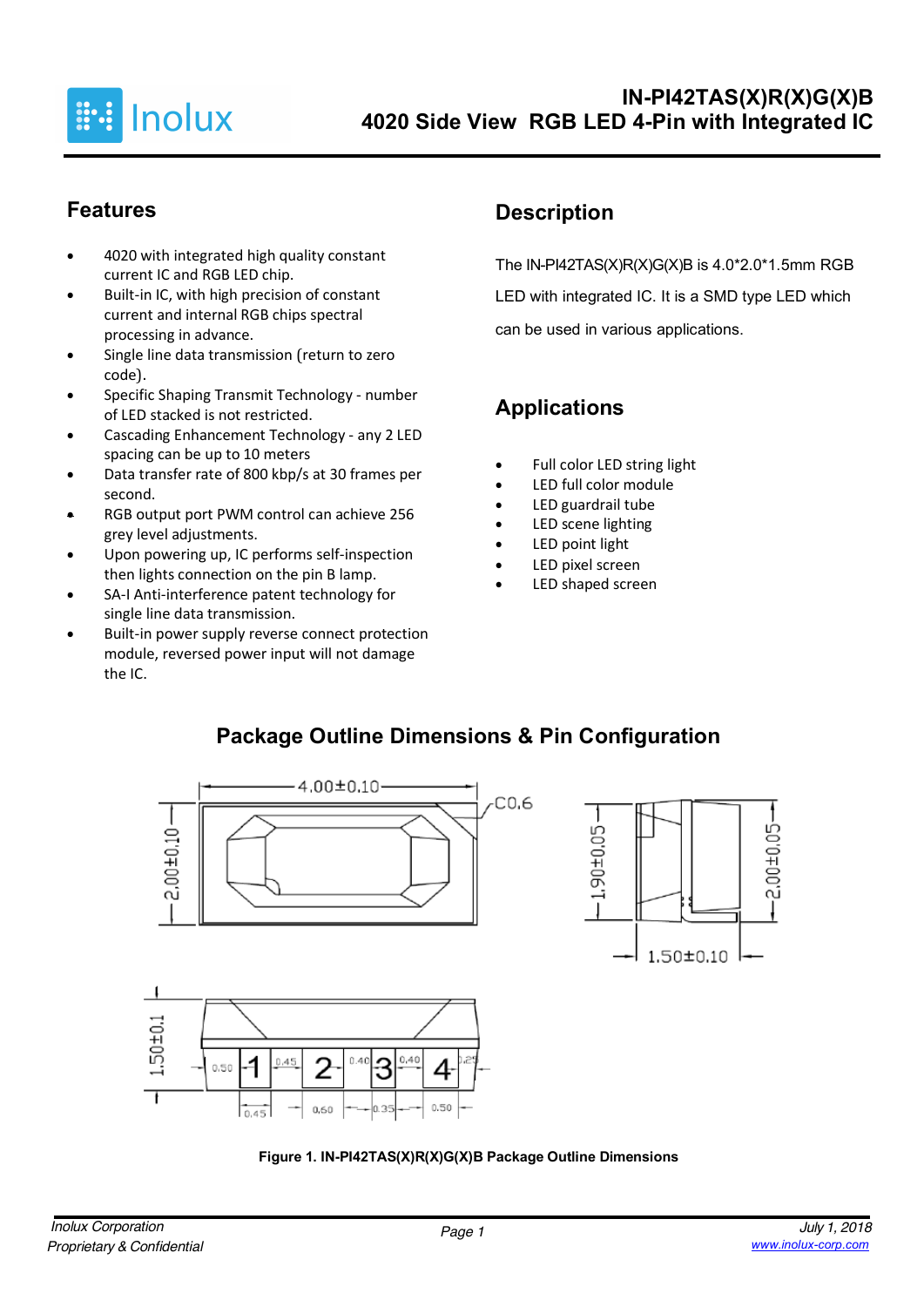

# **Pin Configuration**



**Figure 2. IN-PI42TAS(X)R(X)G(X)B Pin Configuration**

#### Notes:

1. Dimension in millimeter, tolerance is ±0.1mm unless otherwise noted.

| <b>Number</b> | Symbol                                  | <b>Function Description</b> |  |  |
|---------------|-----------------------------------------|-----------------------------|--|--|
|               | <b>DIN</b><br>Control data signal input |                             |  |  |
|               | VDD                                     | Power supply LED            |  |  |
| 2             | <b>DOUT</b>                             | Control data signal output  |  |  |
|               | GND                                     | Ground                      |  |  |

# **Soldering Pad Size**

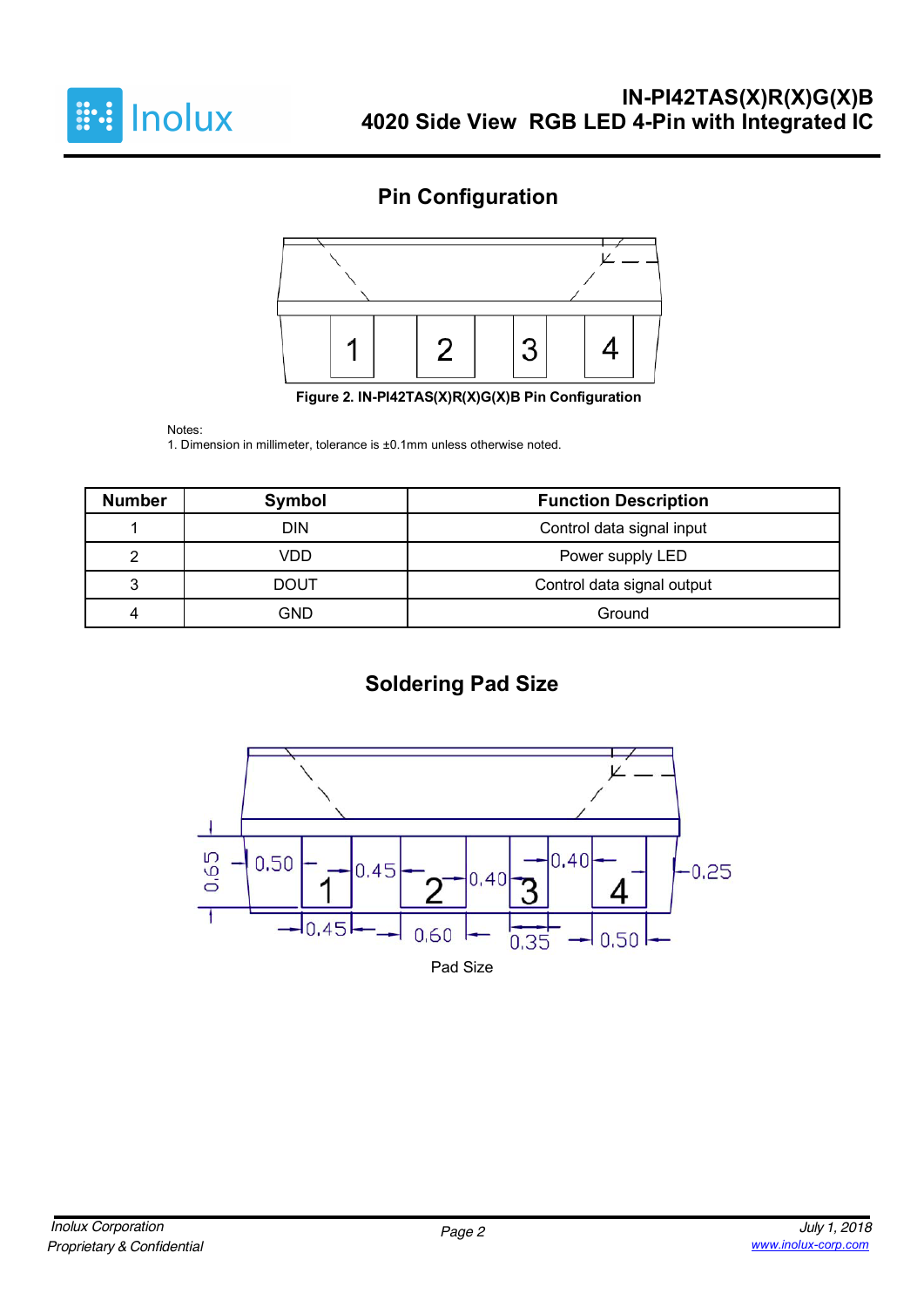

# **Absolute Maximum Rating** *(Ta = 25* ℃*, VSS=0V)*

| <b>Parameter</b>      | Symbol                | Range              | Unit |
|-----------------------|-----------------------|--------------------|------|
| Logic supply voltage  | V <sub>DD</sub>       | $+3.5 \sim +5.5$   | ν    |
| Logic input voltage   | <b>V<sub>IN</sub></b> | $-0.5 - VDD + 0.5$ |      |
| Operating temperature | ToPT                  | $-45 - +85$        | °C   |
| Storage temperature   | $T$ stg               | $-50 - +150$       | °€   |
| ESD pressure(HBM)     | <b>VESD</b>           | 4K                 | V    |
| ESD pressure(DM)      | <b>VESD</b>           | 200                |      |

# **LED Characteristics** *(Ta <sup>=</sup> 25°C)*

| Color       | 5 <sub>m</sub> A |                      | 12mA           |                      |  |  |
|-------------|------------------|----------------------|----------------|----------------------|--|--|
|             | Wavelength(nm)   | Light Intensity(mcd) | Wavelength(nm) | Light Intensity(mcd) |  |  |
| Red         | 620-630          | 50-150               | 620-630        | 300-500              |  |  |
| Green       | 520-535          | 200-400              | 515-530        | 700-1500             |  |  |
| <b>Blue</b> | 460-475          | 50-100               | 460-475        | 200-300              |  |  |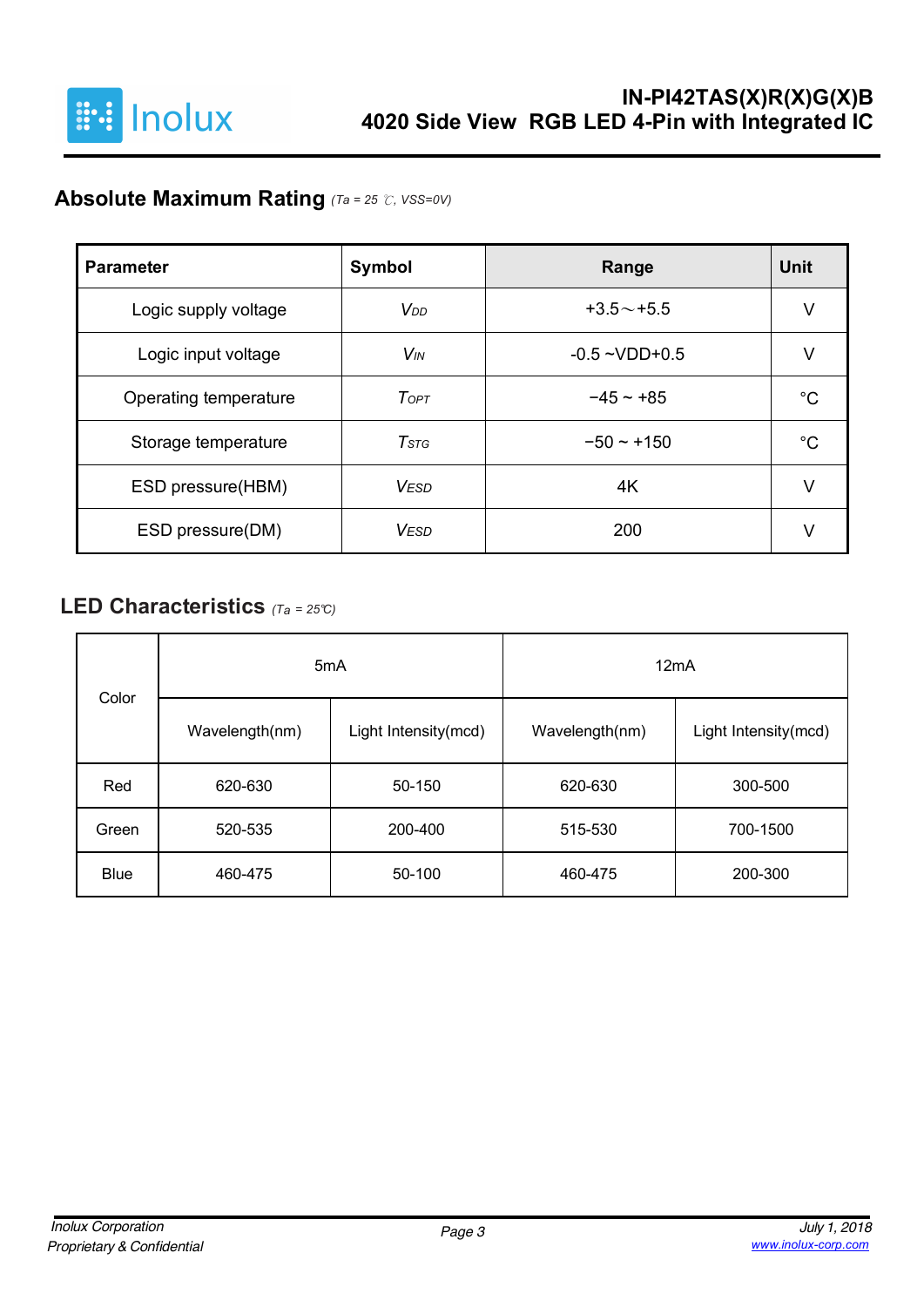

# **Recommended Operating Ranges** *(unless otherwise specified, Ta= -20 ~ +70* ℃*, VDD=4.5 ~ 5.5V,VSS=0V)*

| <b>Parameter</b>         | <b>Symbol</b>         | Min.      | Typ.                     | <b>Max</b>     | <b>Unit</b> | <b>Test conditions</b>    |
|--------------------------|-----------------------|-----------|--------------------------|----------------|-------------|---------------------------|
| Supply voltage           | V <sub>DD</sub>       |           | 5.2                      |                | $\vee$      |                           |
| R/G/B port pressure      | V <sub>DS</sub> , MAX |           |                          | 26             | $\vee$      |                           |
| DOUT drive capability    | ID <sub>OH</sub>      |           | 49                       |                | mA          | maximum source<br>current |
| DOUT drive capability    | $ID_{OL}$             |           | $-50$                    |                | mA          | maximum sink current      |
| High level input voltage | V <sub>IH</sub>       | $0.7*VDD$ |                          |                | $\vee$      | $VDD=5.0V$                |
| Low level input voltage  | $V_{\parallel L}$     |           | $\overline{\phantom{a}}$ | $0.3*VDD$      | $\vee$      | $VDD=5.0V$                |
| The frequency of PWM     | F <sub>PWM</sub>      |           | 1.2                      | $\blacksquare$ | <b>KHZ</b>  |                           |
| Static power consumption | $I_{DD}$              |           | $\mathbf{1}$             |                | mA          |                           |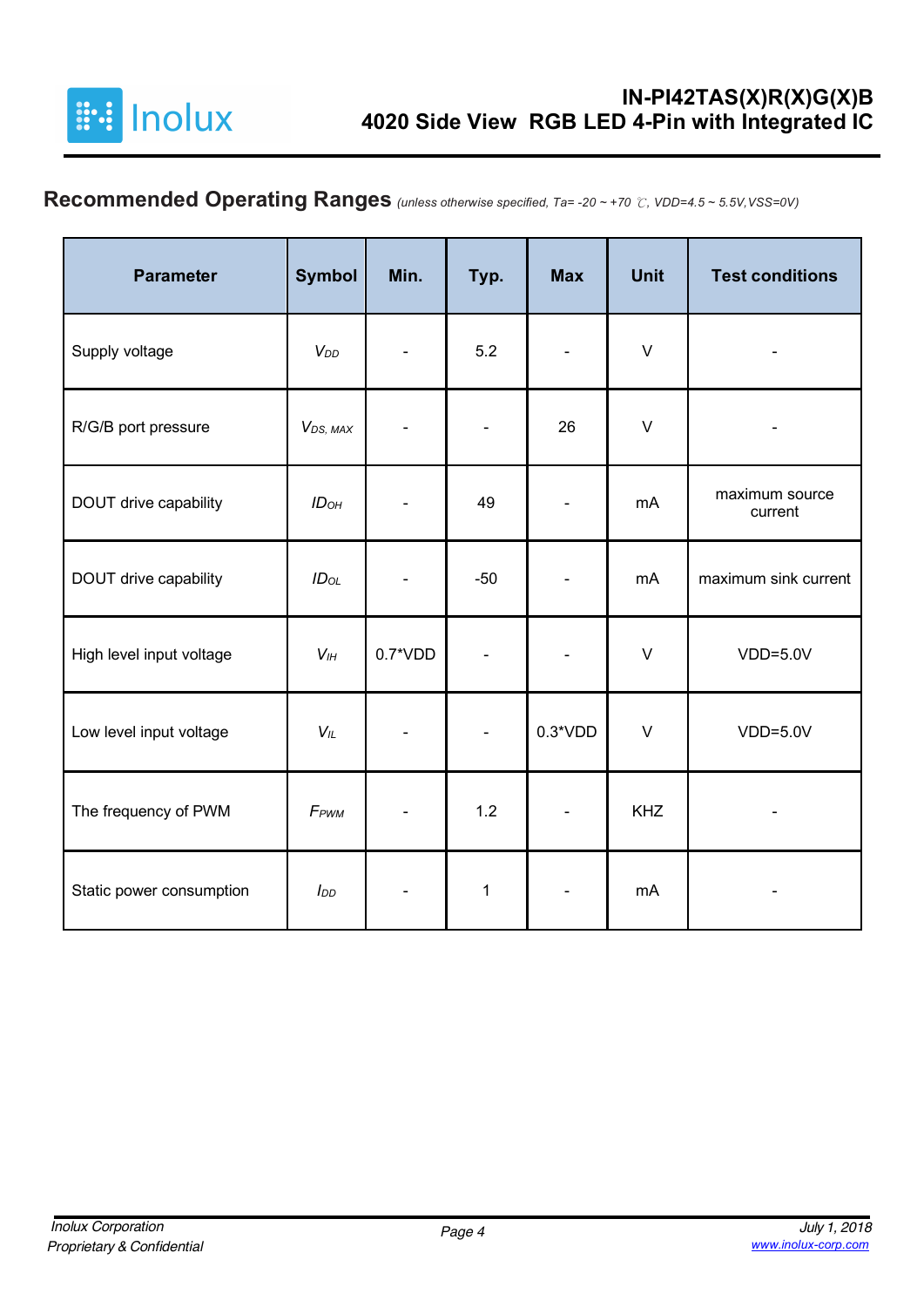

# **Switching Characteristics** *(unless otherwise specified, Ta=25* ℃*)*

| <b>Parameter</b>               | <b>Symbol</b>    | Min. | Typ.                     | <b>Max</b>               | <b>Unit</b> | <b>Test conditions</b>            |
|--------------------------------|------------------|------|--------------------------|--------------------------|-------------|-----------------------------------|
| The speed of data transmission | F <sub>DIN</sub> |      | 800                      | $\blacksquare$           | <b>KHZ</b>  | The duty ratio of 67%<br>(data 1) |
|                                | $T_{PLH}$        |      | $\overline{\phantom{a}}$ | 500                      | ns          |                                   |
| DOUT transmission delay        | $T_{PHL}$        |      | $\blacksquare$           | 500                      | ns          | <b>DIN→DOUT</b>                   |
|                                | $T_r$            |      | 100                      | $\overline{\phantom{0}}$ | ns          | $VDS=1.5V$                        |
| <b>IOUT Rise/Drop Time</b>     | $\mathcal{T}_f$  |      | 100                      | $\blacksquare$           | ns          | <b>IOUT=5/13mA</b>                |



# **Timing Waveforms**

1. Input Code

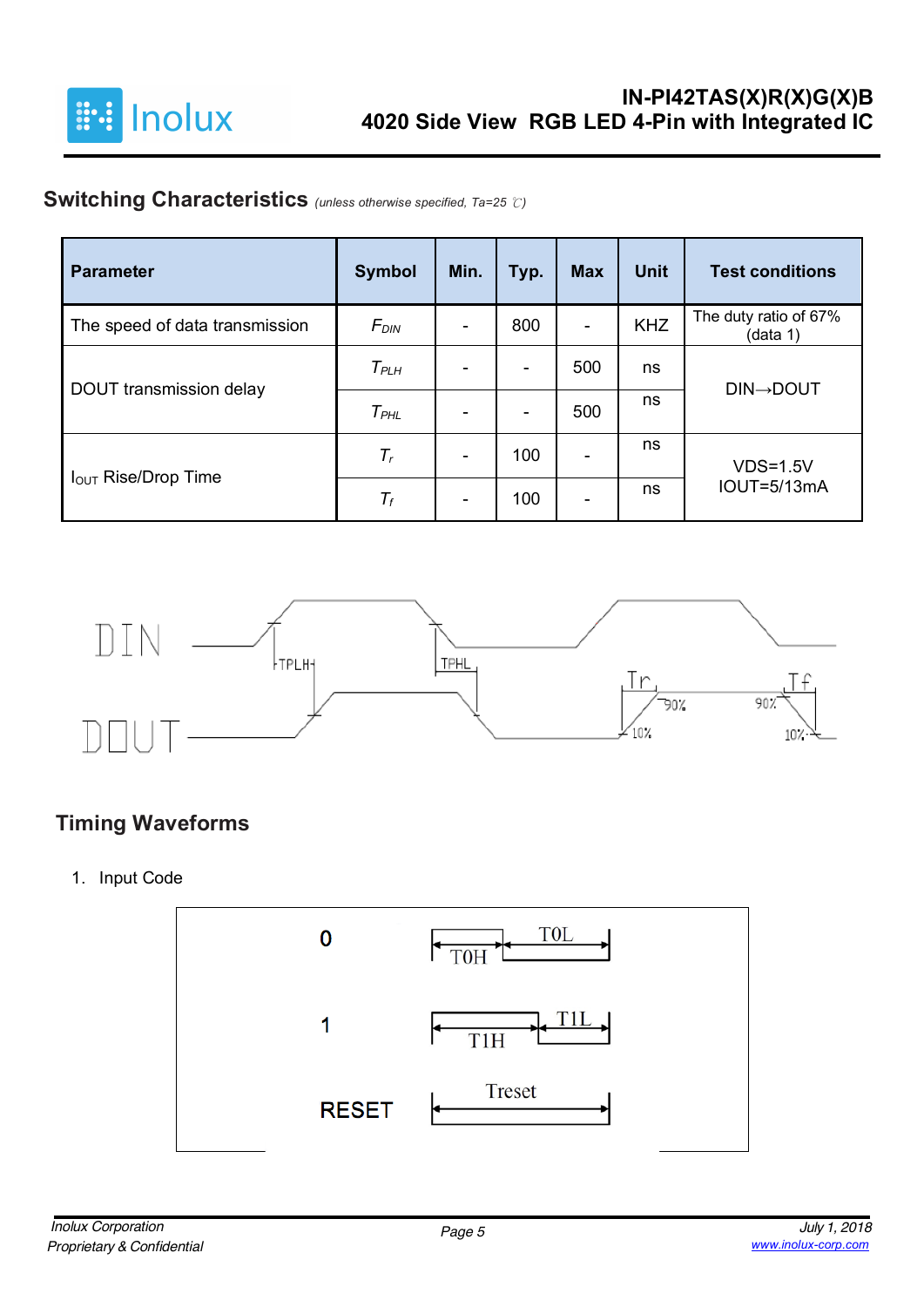

2. The data transmission time (TH+TL=1.25µs±600ns):

| <b>Name</b>      | <b>Description</b>         | Min. | Typ. value   | Max. | Unit |
|------------------|----------------------------|------|--------------|------|------|
| T                | <b>Period</b>              | 1.2  |              |      | μs   |
| <b>T0H</b>       | 0 code, high level time    | 0.2  | 0.32         | 0.4  | μs   |
| T <sub>0</sub> L | 0 code, low level time     | 0.8  | $\mathbf{r}$ | ۰    | μs   |
| T <sub>1</sub> H | 1 code, high level time    | 0.62 | 0.64         | 1.0  | μs   |
| T <sub>1</sub> L | 1 code, low level time     | 0.2  | —            |      | μs   |
| <b>Trst</b>      | Reset code, low level time | >80  |              |      | μs   |

#### 3. Connection Scheme



#### 4. Data Transfer Format(Ta=25℃)

|    |              |                        |              | reset code |                        |               |              |  |
|----|--------------|------------------------|--------------|------------|------------------------|---------------|--------------|--|
|    |              |                        |              | $>= 80$ us |                        |               | reset code   |  |
|    |              | -Data refresh cycle 1- |              |            | -Data refresh cycle 2- |               |              |  |
| D1 | first 24 bit | second 24 blt          | third 24 bit |            | first 24 bit           | second 24 blt | third 24 bit |  |
|    |              |                        |              |            |                        |               |              |  |
| D2 |              | second 24 blt          | third 24 bit |            |                        | second 24 blt | third 24 bit |  |
|    |              |                        |              |            |                        |               |              |  |
| D3 |              |                        | third 24 bit |            |                        |               | third 24 bit |  |
|    |              |                        |              |            |                        |               |              |  |
| D4 |              |                        |              |            |                        |               |              |  |

Note: the D1 sends data for MCU, D2, D3, D4 for data forwarding automatic shaping cascade circuit.

5. 24-bit data format

|                                                            |  |  |  |  |  | G7   G6   G5   G4   G3   G2   G1   G0   R7   R6   R5   R4 |  |  |  |  |
|------------------------------------------------------------|--|--|--|--|--|-----------------------------------------------------------|--|--|--|--|
|                                                            |  |  |  |  |  | R3   R2   R1   R0   B7   B6   B5   B4   B3   B2   B1   B0 |  |  |  |  |
| Note: high starting, in order to send data (G7 - G6 -  B0) |  |  |  |  |  |                                                           |  |  |  |  |

*Inolux Corporation Proprietary & Confidential*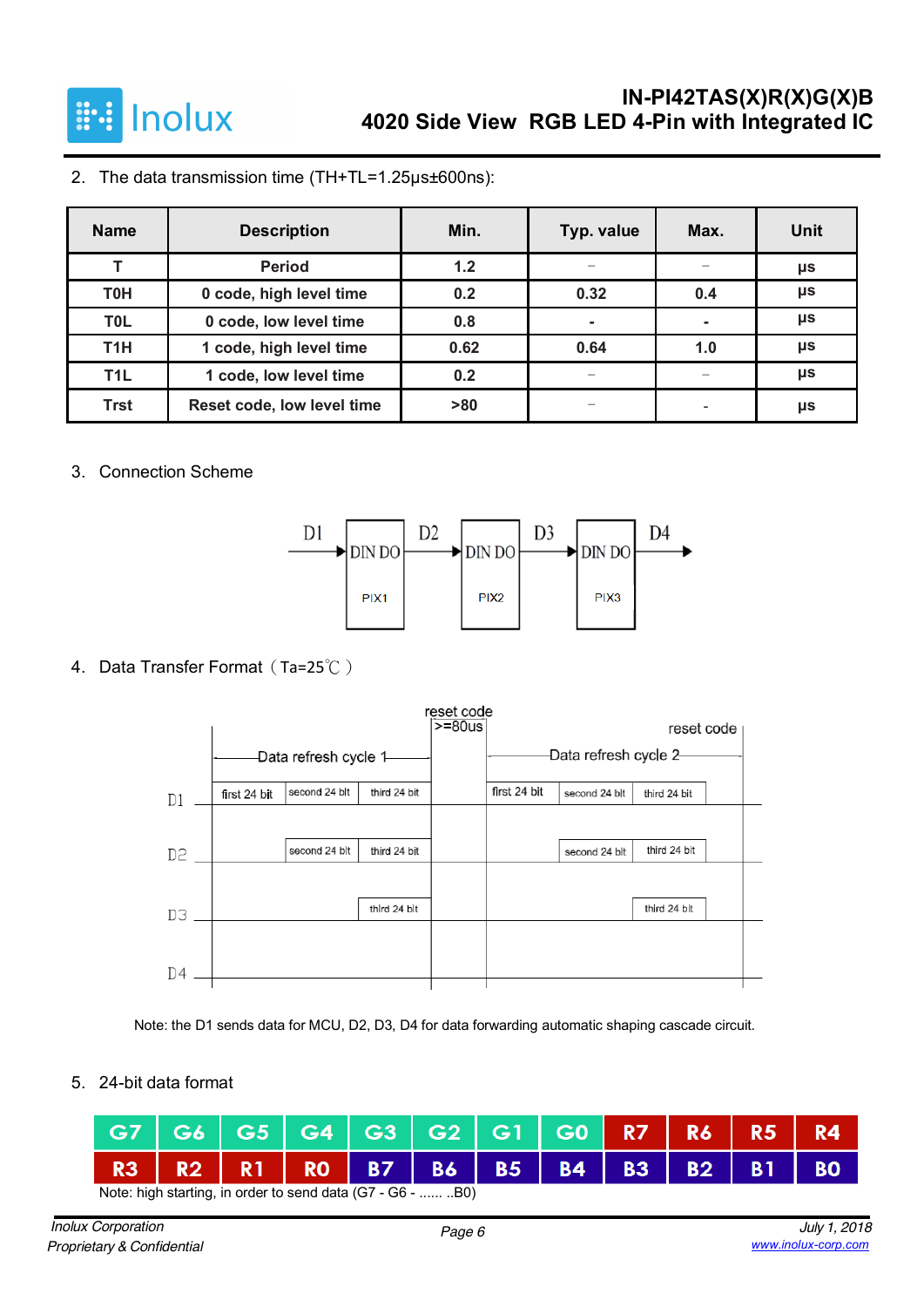

### **Typical Application Circuit**



Product signal input and output must be connected in series with protection resistor R1. R1 depends on the size of the cascade amount, the greater the number of cascade, the smaller R1. The general recommended value is between 200-2KΩ, usually the recommended value is typical 500Ω.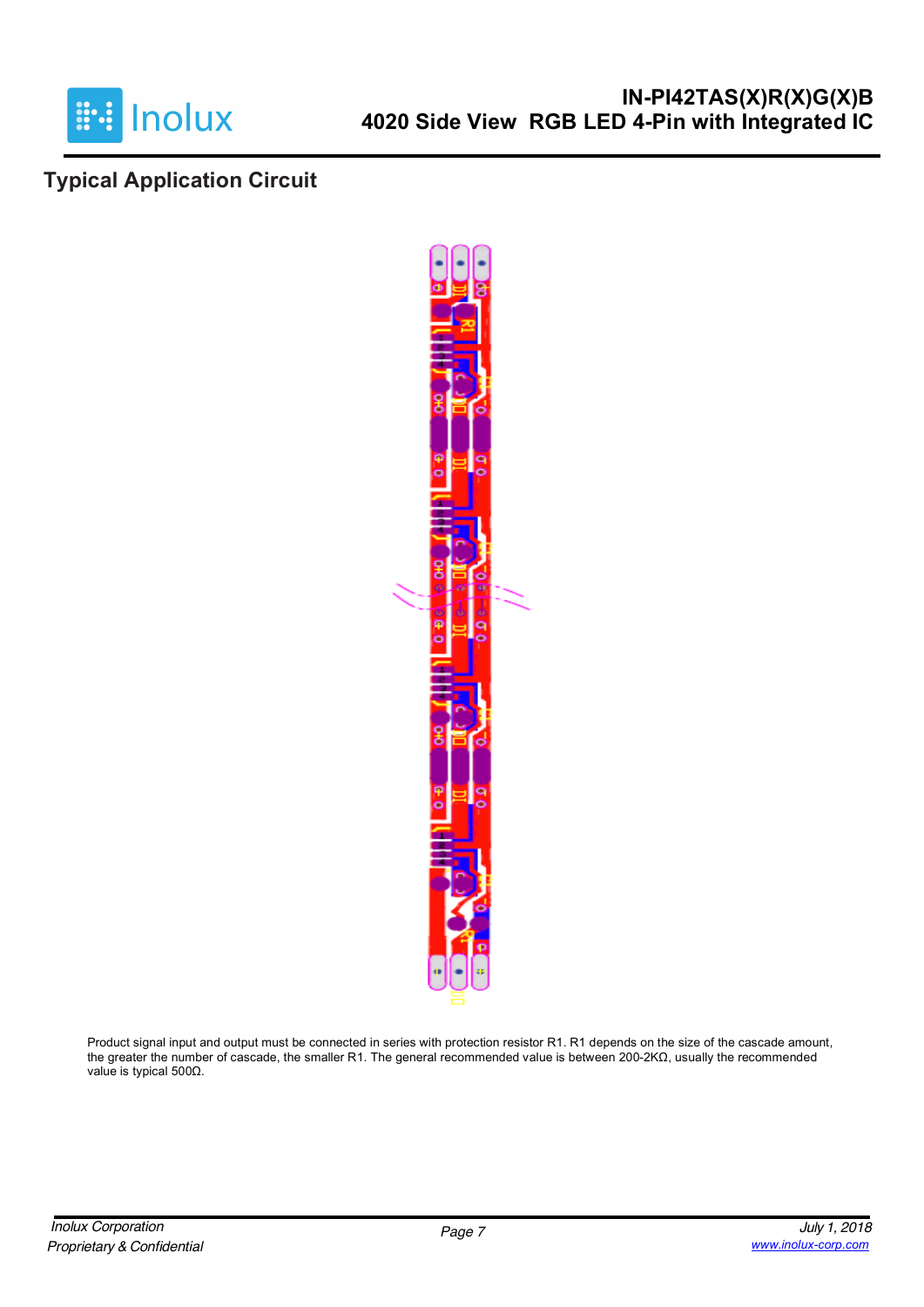

# **LED Performance Graph**



#### 100% **GREEN** Relative Emission Distribution **BLUE RED** 80% 60% 40% 20%  $0.00$ 750 800 400 450 500 550 600 650 700 Wavelength (nm)

#### **Wavelength Characteristics**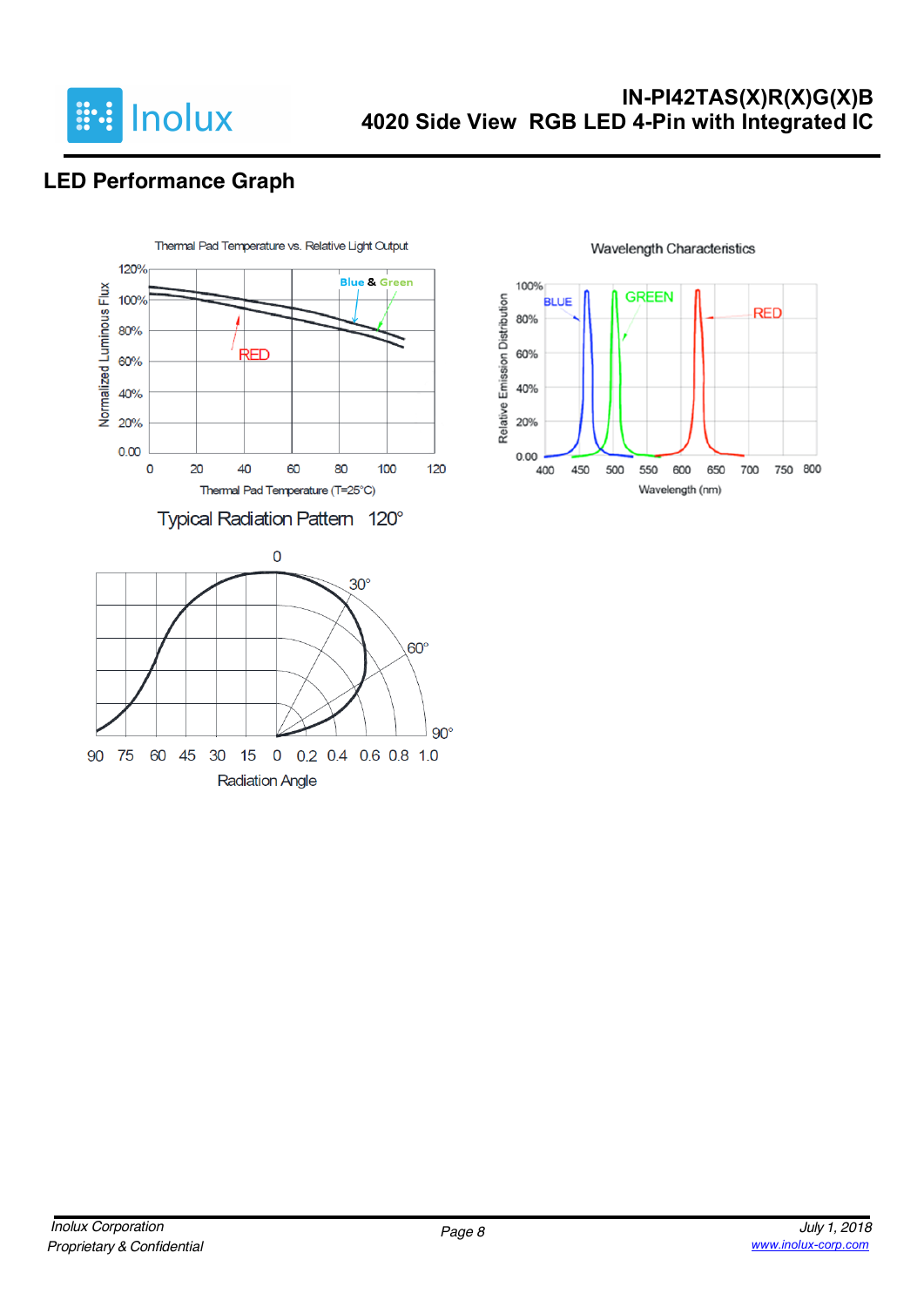

# **Ordering Information**

| Product          | <b>Emission Color</b> | IV(mcd)  | Orderable<br>Part Number |
|------------------|-----------------------|----------|--------------------------|
|                  | R                     | 50-150   |                          |
| IN-PI42TAS5R5G5B | G                     | 200-400  | IN-PI42TAS5R5G5B         |
|                  | B                     | 50-100   |                          |
|                  | R                     | 300-500  |                          |
| IN-PI42TASPRPGPB | G                     | 700-1500 | IN-PI42TASPRPGPB         |
|                  | B                     | 200-300  |                          |

### **Label Specifications**



# **Inolux P/N:**

| N      | P                                           | 42                     |             | $\mathsf{A}$        |                       | (X)             | R                     | (X)                | G                     | (X)                | В     |  |                         | X | $\mathsf{I} \mathsf{X}$ |
|--------|---------------------------------------------|------------------------|-------------|---------------------|-----------------------|-----------------|-----------------------|--------------------|-----------------------|--------------------|-------|--|-------------------------|---|-------------------------|
|        | Product                                     | Package                | Die<br>Qty. | Variation           | Orientation           | Current         | Color                 | Current            | Color                 | Current            | Color |  | Customized<br>Stamp-off |   |                         |
| Inolux | PI-Single trace IC<br>PC- Clock Function IC | 42TA= 40 x 20 x 1.5 mm |             | $S = Side$<br>Mount | $P=12mA$<br>$5 = 5mA$ | $R = 624$<br>nm | $P=12mA$<br>$5 = 5mA$ | $G =$<br>520<br>nm | $P=12mA$<br>$5 = 5mA$ | $B =$<br>470<br>nm |       |  |                         |   |                         |

# **Lot No.:**

|                     |                     |  | C1<br>υ⊥ | 24   | 001    |
|---------------------|---------------------|--|----------|------|--------|
| Internal<br>Tracker | Year (2017, 2018, ) |  | Month    | Date | Serial |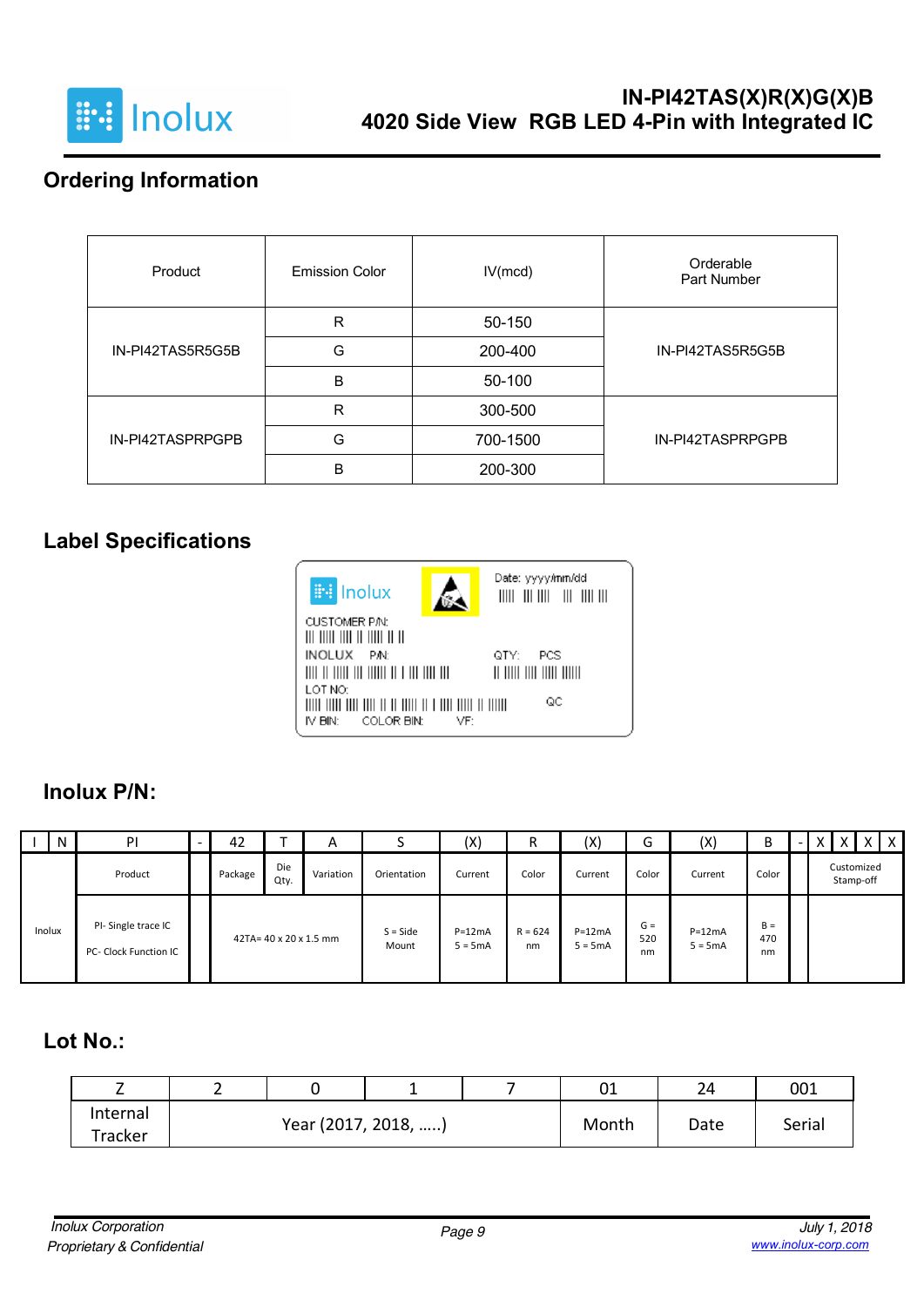

### **Precautions**

Please read the following notes before using the product:

- 1. Storage
- 1.1 Do not open moisture proof bag before the products are ready to use.
- 1.2 Before opening the package, the LEDs should be kept at 30℃ or less and 80%RH or less.
- 1.3 The LEDs should be used within a year.
- 1.4 After opening the package, the LEDs should be kept at 30℃ or less and 60%RH or less.
- 1.5 The LEDs should be used within 24 hours (1 days) after opening the package.
- 1.6 If the moisture adsorbent material has fabled away or the LEDs have exceeded the storage time, baking treatment should be performed using the following conditions. Baking treatment: 60±5℃ for 24 hours.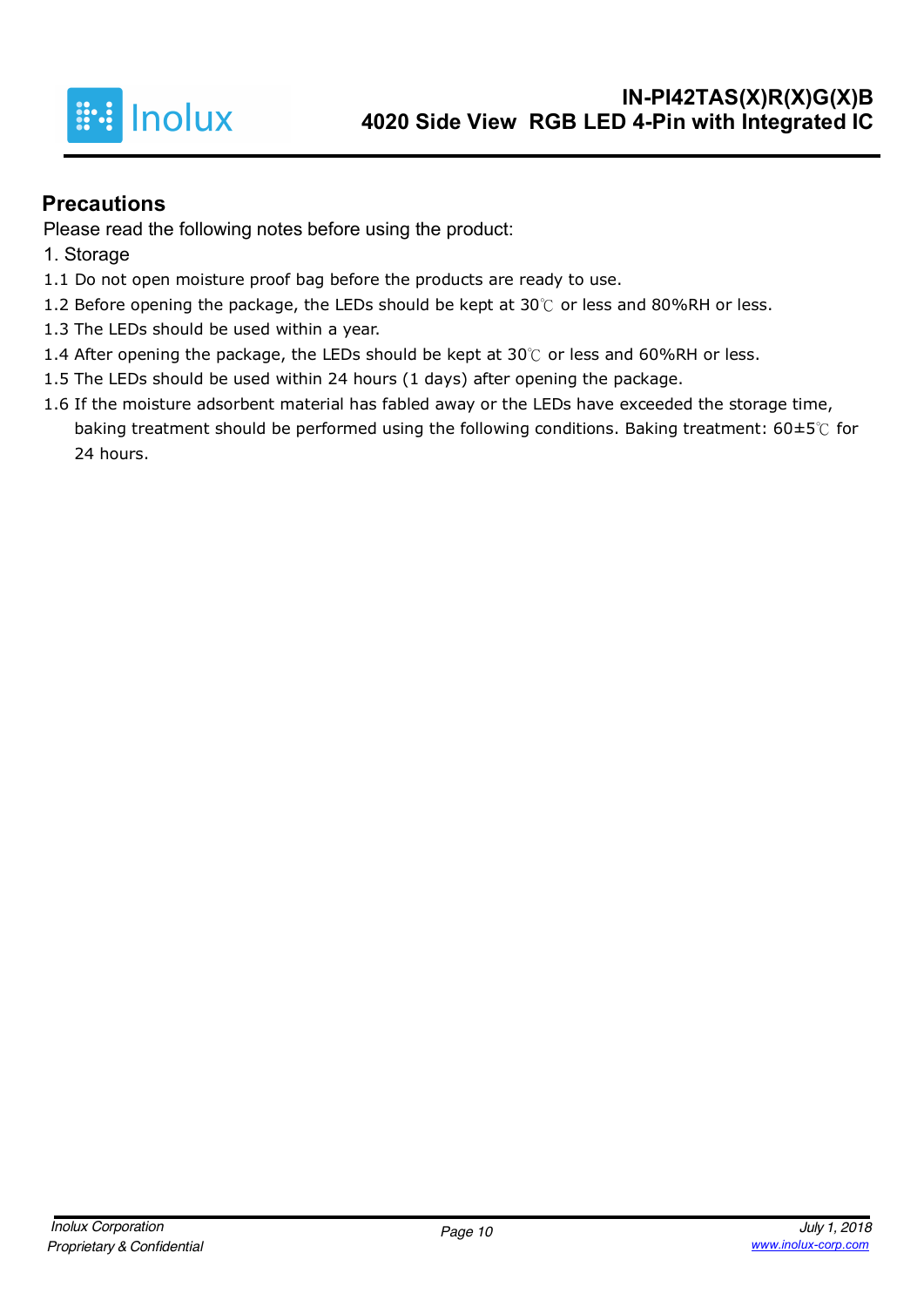

2. Soldering Condition Recommended soldering conditions:



| <b>Profile Feature</b>                          | <b>Lead-Free Solder</b> |
|-------------------------------------------------|-------------------------|
| Average Ramp-Up Rate (Ts $_{max}$ to Tp)        | 3°C/second max.         |
| Preheat: Temperature Min (Ts min)               | $150^{\circ}$ C         |
| Preheat: Temperature Min (Ts <sub>max</sub> )   | $200^{\circ}$ C         |
| Preheat: Time ( ts $_{min\ to}$ ts $_{max}$ )   | $60-180$ seconds        |
| Time Maintained Above: Temperature $(T_L)$      | 217 $°C$                |
| Time Maintained Above: Time (t $_L$ )           | 60-150 seconds          |
| Peak/Classification Temperature (T P)           | 240 °C                  |
| Time Within 5°C of Actual Peak Temperature (tp) | <10 seconds             |
| <b>Ramp-Down Rate</b>                           | 6°C/second max.         |
| Time 25 ℃ to Peak Temperature                   | <6 minutes max.         |

Note: Excessive soldering temperature and / or time might result in deformation of the LED lens or catastrophic failure of the LED.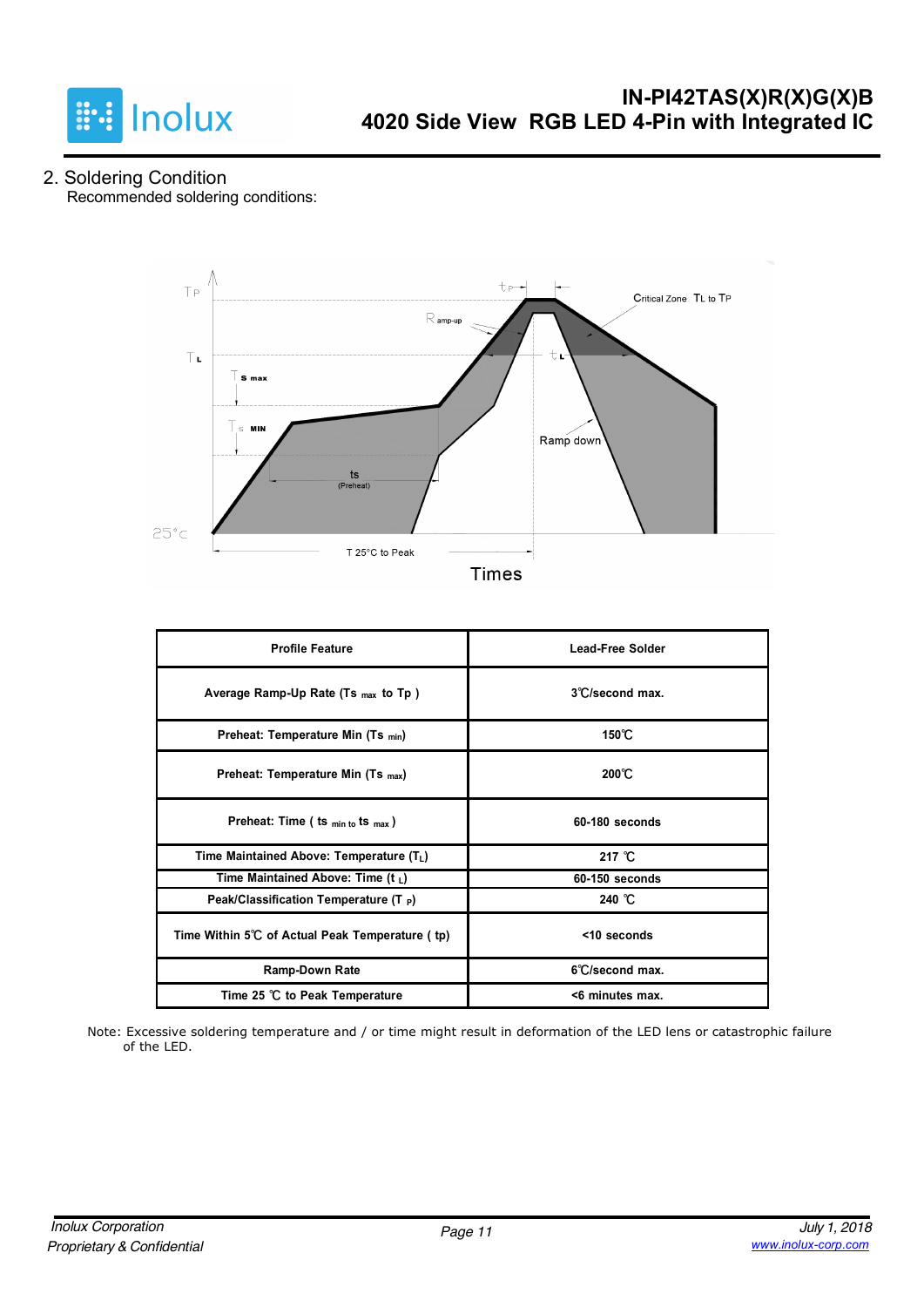

#### 3. Soldering Iron

Each terminal is to go to the tip of soldering iron temperature less than 260℃ for 5 seconds within once in less than the soldering iron capacity 25W. Leave two seconds and more intervals, and do soldering of each terminal. Be careful because the damage of the product is often started at the time of the hand solder.

#### 4. Repairing

Repair should not be done after the LEDs have been soldered. When repairing is unavoidable, a double-head soldering iron should be used (as below figure). It should be confirmed beforehand whether the characteristics of the LEDs will or will not be damaged by repairing.



#### 5. Caution in ESD

Static Electricity and surge damages the LED. It is recommended to use a wristband or anti-electrostatic glove when handling the LED. All devices, equipment and machinery must be properly grounded.